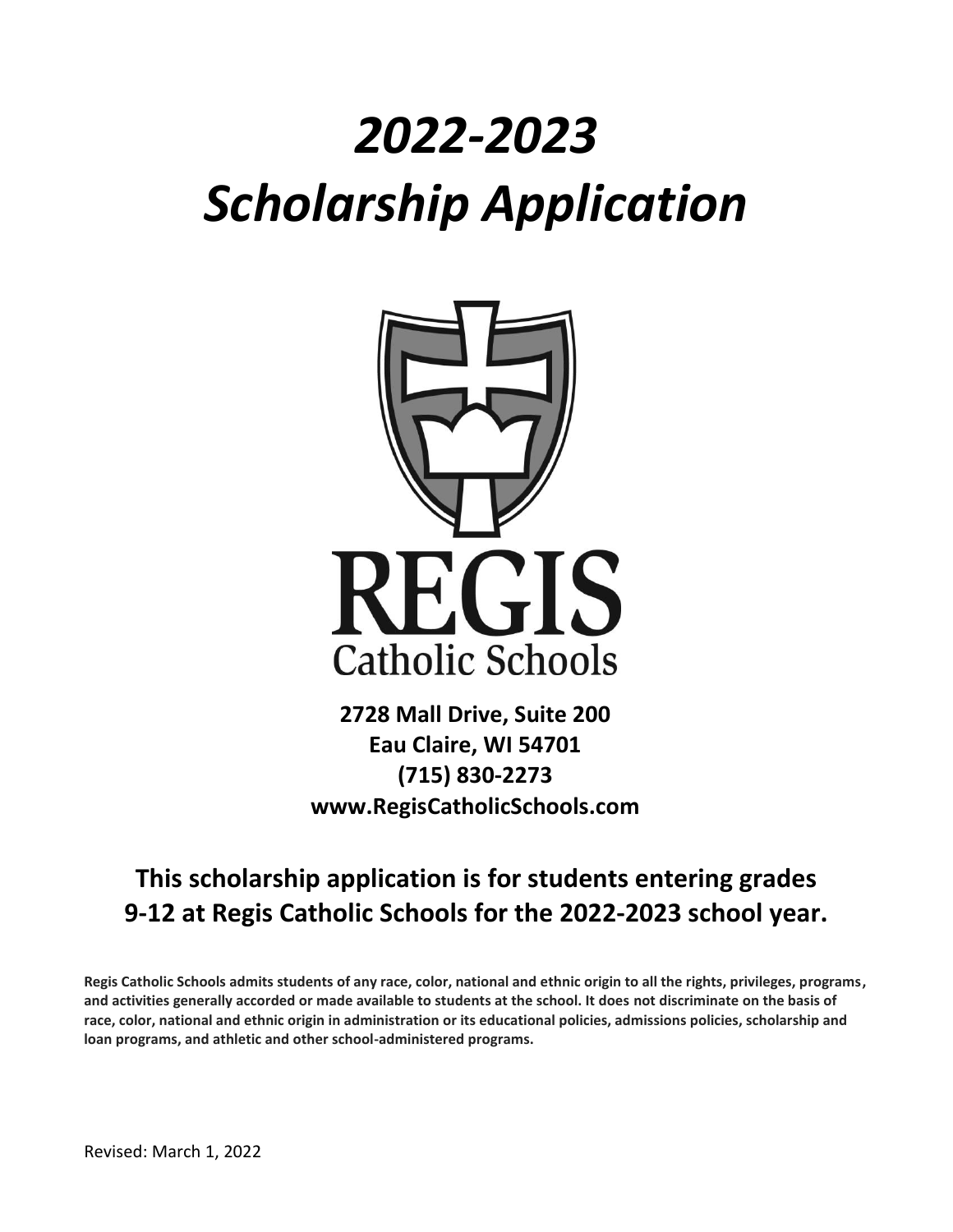# Regis Catholic Schools Scholarships – General Criteria

- Scholarship application forms are available in the school offices, the Central Office, and on the RCS website at **www.RegisCatholicSchools.com**.
- Place your completed scholarship application in an envelope and **turn in to your school office by April 11, 2022, unless otherwise specified.** Scholarships requiring essays should be put in separate envelopes with the name of the scholarship written on the envelope. Turn these in to your school office, as well.
- The student must be registered for the 2022-23 school year by **April 11, 2022** to be eligible for scholarship consideration.
- Please complete only one (1) application form to be considered for general scholarships for which you qualify. You need not apply separately for each scholarship. **However, if the scholarship requires a separate essay, please make a copy of your completed application form and attach it to your essay as those scholarships could be reviewed by people other than those on the Scholarship Review Committee.**
- An organization or individual may change the amount of the scholarship or the number of scholarships awarded at their discretion.
- The Regis Middle School Scholarship Committee, the Regis High School Scholarship Committee, or the sponsoring family/organization will review the applications and select recipients based on the criteria outlined.
- The student receiving the scholarship is responsible for writing a thank you note. **No scholarship dollars will be credited to a student's tuition account until a note has been written.** Details about writing and sending thank you notes will be announced at school.
- A scholarship is deducted from the total tuition charged before any waivers or modifications for tuition assistance are applied.
- Please contact Regis Catholic Schools Central Office at (715) 830-2273, ext. 1400 for tuition assistance information.
- Please contact your church's parish office to inquire about any available parish scholarships and to obtain an application if needed.
	- o St. Olaf Parish Office (715-832-2503, ext. 101)
	- o St. James the Greater Parish Office (715-835-5887)
	- o Sacred Heart/St. Patrick's Parish Office (715-832-0925)
	- o St. Mary's Parish Office (715-855-1294)
	- o Immaculate Conception Parish Office (715-835-9935)
	- o St. Raymond of Penafort Parish Office (715-877-3400)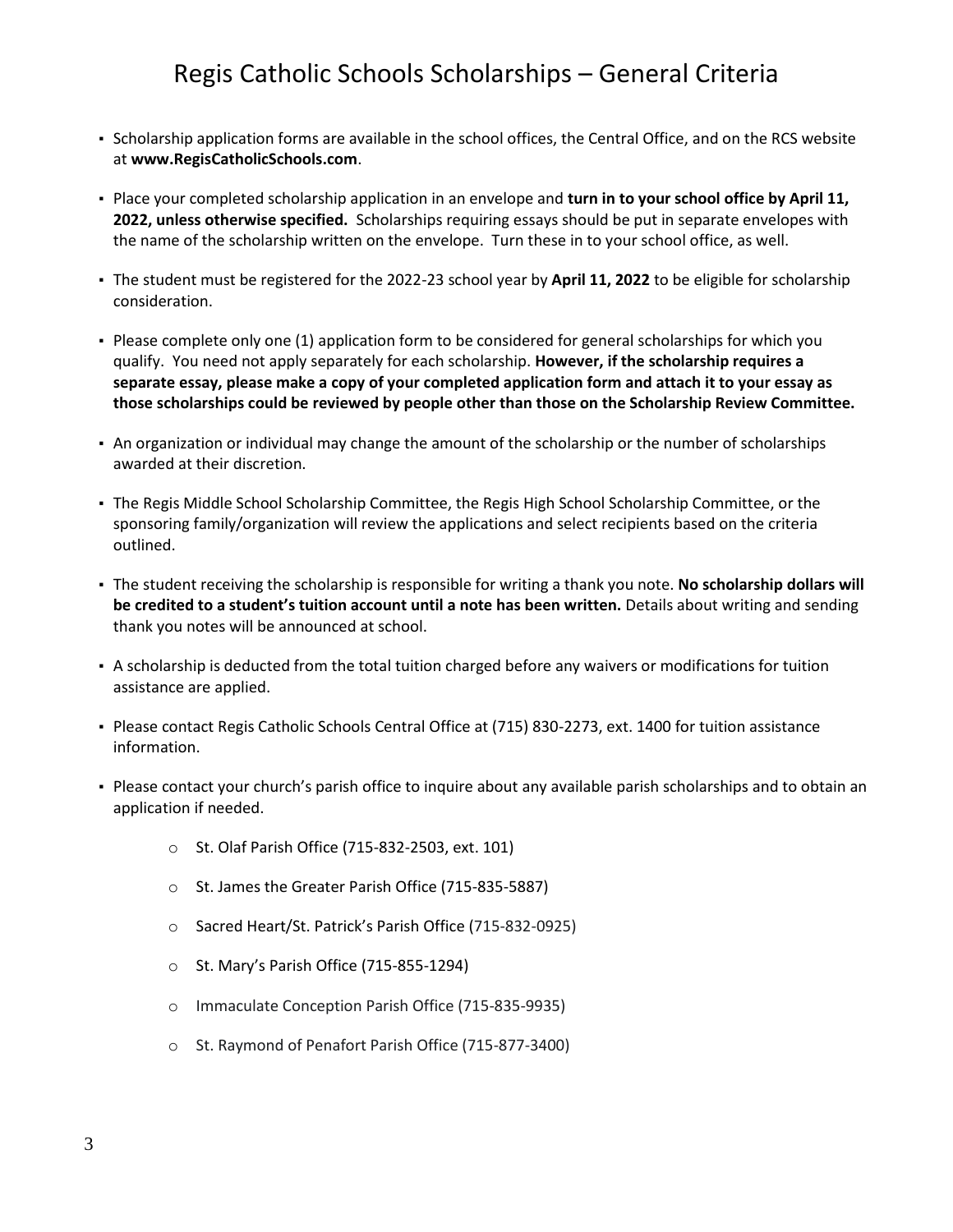# **ALL SCHOLARSHIP APPLICATIONS ARE DUE IN THE HIGH SCHOOL OFFICE NO LATER THAN 3:00pm on April 11, 2022**

## **Scholarship Application Form Current Grades 8-11**

| Name:                                                                       | Circle your CURRENT grade: 8 9 10 11                                                                                            |  |  |  |  |  |
|-----------------------------------------------------------------------------|---------------------------------------------------------------------------------------------------------------------------------|--|--|--|--|--|
|                                                                             | Parish:<br><u> 1990 - Jan James James Jan James James Jan James James Jan James James Jan James James Jan James James Jan J</u> |  |  |  |  |  |
| Service Hours Turned In: Service Hours                                      | <b>Current Grade Point Average:</b>                                                                                             |  |  |  |  |  |
| Do you plan to attend a technical school or college after you graduate? Yes | I don't know<br>No.                                                                                                             |  |  |  |  |  |

**Co-curricular Activities: Please check the activities you have participated in while at Regis. Current 9-11th graders should complete the High School Applicants section. Current 8th graders should complete the Middle School Applicants section.**

# **High School Applicants (current 9-11 graders)**

| <b>Activities During School Year</b> | Freshman | Sophomore | Junior |
|--------------------------------------|----------|-----------|--------|
| <b>Academic Challenge</b>            |          |           |        |
| <b>Academic Decathlon</b>            |          |           |        |
| Art Club                             |          |           |        |
| Campus Ministry/Retreat Team         |          |           |        |
| <b>Chess Team</b>                    |          |           |        |
| <b>Environmental Club</b>            |          |           |        |
| Forensics                            |          |           |        |
| Key Club                             |          |           |        |
| Math Club                            |          |           |        |
| <b>Mock Trial</b>                    |          |           |        |
| Multicultural International Club     |          |           |        |
| Pep Club                             |          |           |        |
| Pro Life Club                        |          |           |        |
| SADD                                 |          |           |        |
| Spanish Club                         |          |           |        |
| <b>Student Council</b>               |          |           |        |
| <b>Sturgeon Bowl</b>                 |          |           |        |
| Other:                               |          |           |        |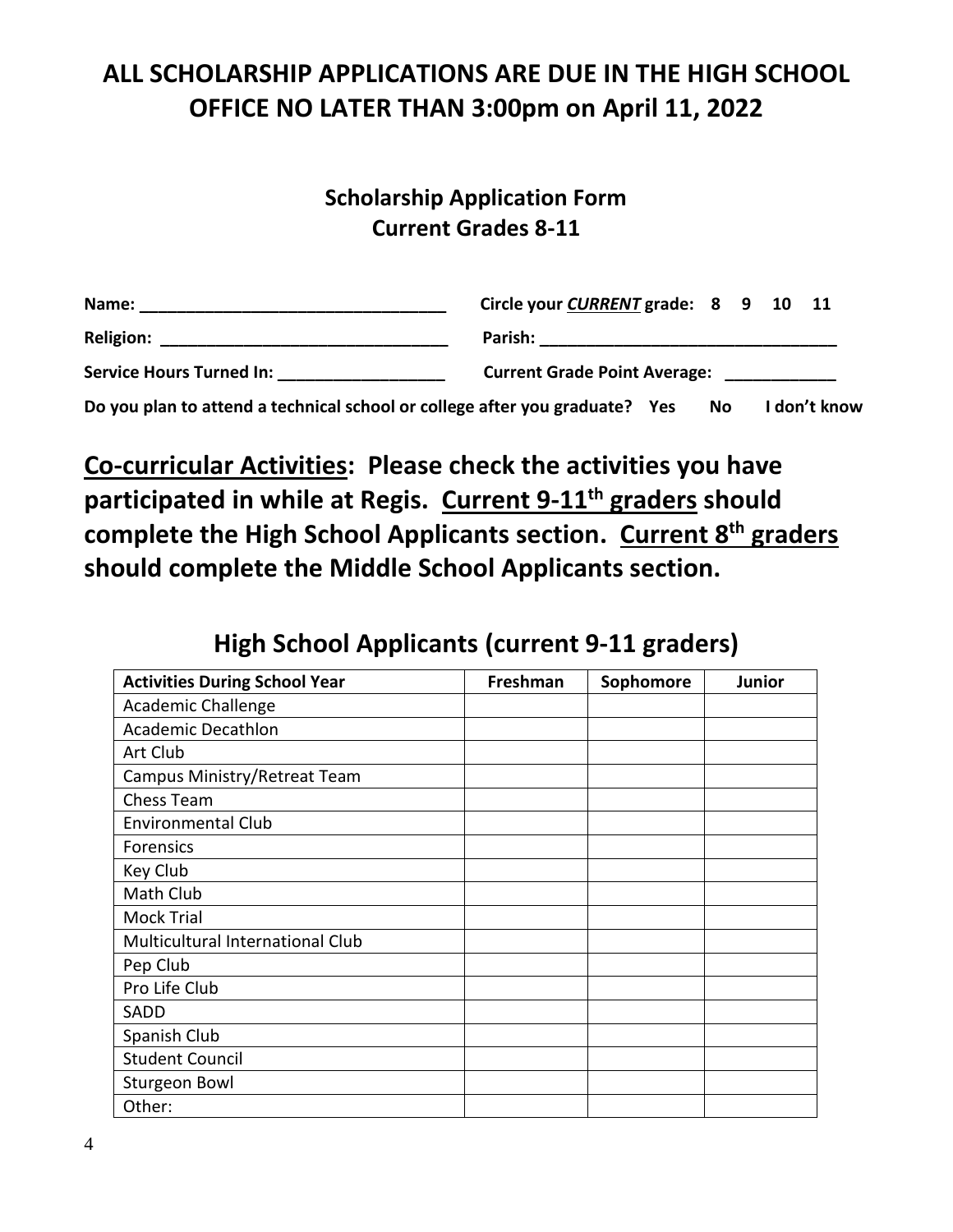# **Middle School Applicants (current 8th graders)**

| <b>Activities During School Year</b> | 6 <sup>th</sup> Grade | 7 <sup>th</sup> Grade | 8 <sup>th</sup> Grade |
|--------------------------------------|-----------------------|-----------------------|-----------------------|
| Art Club                             |                       |                       |                       |
| <b>Brains Team</b>                   |                       |                       |                       |
| <b>Brawns Team</b>                   |                       |                       |                       |
| Chess Club                           |                       |                       |                       |
| Drama                                |                       |                       |                       |
| Forensics                            |                       |                       |                       |
| Library Student Crew                 |                       |                       |                       |
| Pep Club                             |                       |                       |                       |
| Spanish Club                         |                       |                       |                       |
| <b>Student Council</b>               |                       |                       |                       |
| <b>Technology Club</b>               |                       |                       |                       |
| Other:                               |                       |                       |                       |

# **For each of the following sections:**

# **Current 9-11th grade applicants, please complete ALL information. Current 8th grade applicants, please complete the 7th & 8th grade information.**

## **Athletic Participation:**

| <b>Sport</b> |  | $7th$ Grade   $8th$ Grade   Freshman   Sophomore | Junior |
|--------------|--|--------------------------------------------------|--------|
|              |  |                                                  |        |
|              |  |                                                  |        |
|              |  |                                                  |        |
|              |  |                                                  |        |
|              |  |                                                  |        |

**Leadership Positions: (***In any type of activity, including community service projects.)*

| <b>Position Held</b>     | 7 <sup>th</sup> Grade | 8 <sup>th</sup> Grade | Freshman | Sophomore | Junior |
|--------------------------|-----------------------|-----------------------|----------|-----------|--------|
| (EXAMPLE) Class Office - |                       |                       |          |           |        |
| <b>President</b>         |                       |                       |          |           |        |
|                          |                       |                       |          |           |        |
|                          |                       |                       |          |           |        |
|                          |                       |                       |          |           |        |
|                          |                       |                       |          |           |        |
|                          |                       |                       |          |           |        |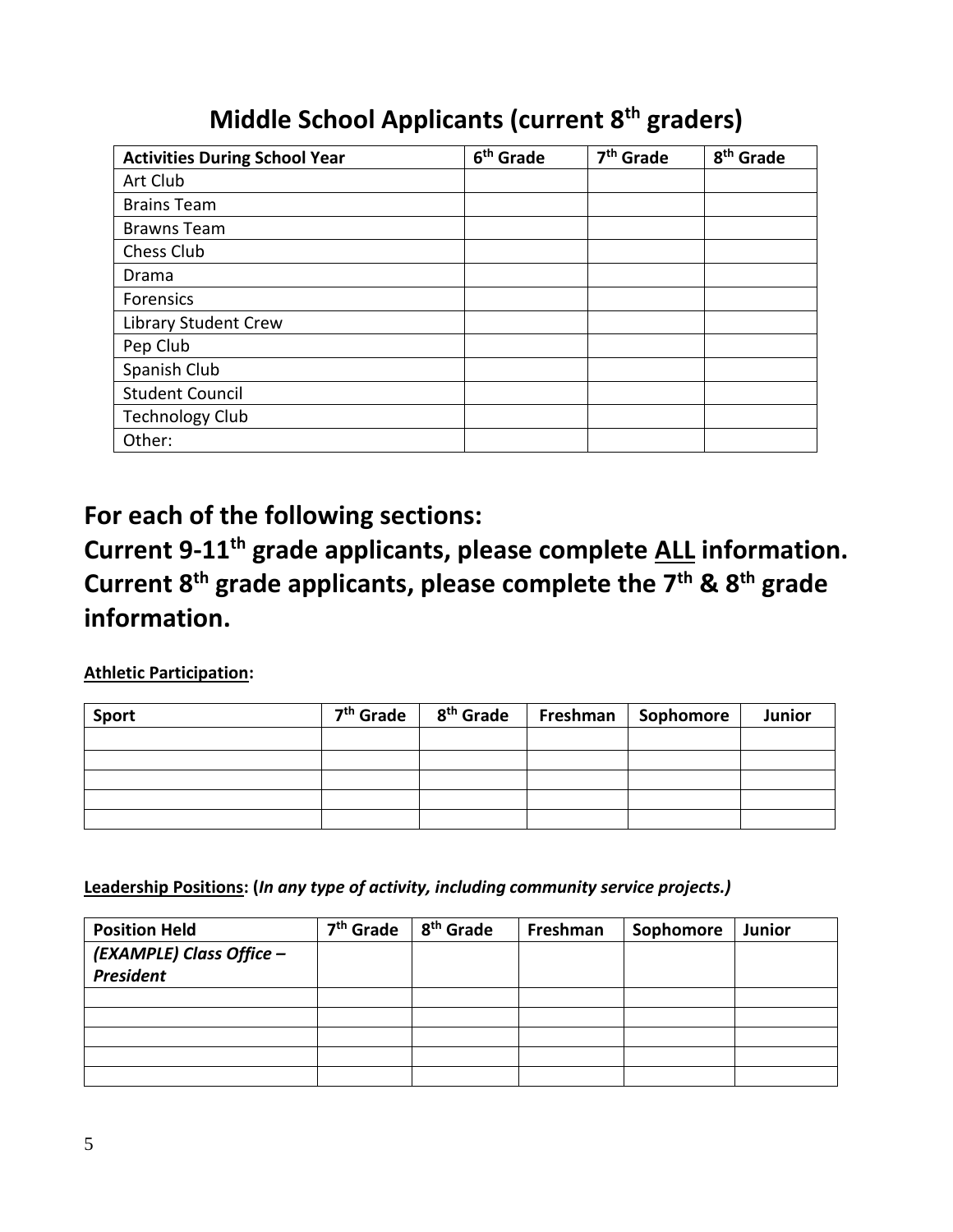#### **Church & Community Activities:**

| <b>Activity</b> | $7th$ Grade $8th$ Grade | Freshman | Sophomore   Junior |  |
|-----------------|-------------------------|----------|--------------------|--|
|                 |                         |          |                    |  |
|                 |                         |          |                    |  |
|                 |                         |          |                    |  |
|                 |                         |          |                    |  |
|                 |                         |          |                    |  |
|                 |                         |          |                    |  |

#### **Special Awards and/or Achievements:**

| <b>Award/Achievement</b> | 7 <sup>th</sup> Grade <sup>1</sup> | 8 <sup>th</sup> Grade | Freshman | Sophomore | Junior |
|--------------------------|------------------------------------|-----------------------|----------|-----------|--------|
|                          |                                    |                       |          |           |        |
|                          |                                    |                       |          |           |        |
|                          |                                    |                       |          |           |        |
|                          |                                    |                       |          |           |        |
|                          |                                    |                       |          |           |        |
|                          |                                    |                       |          |           |        |

*Please answer the following questions.* **Type or print legibly.**

**What are your reasons for attending Regis?**

**What activity at school do you find the most fulfilling and why?**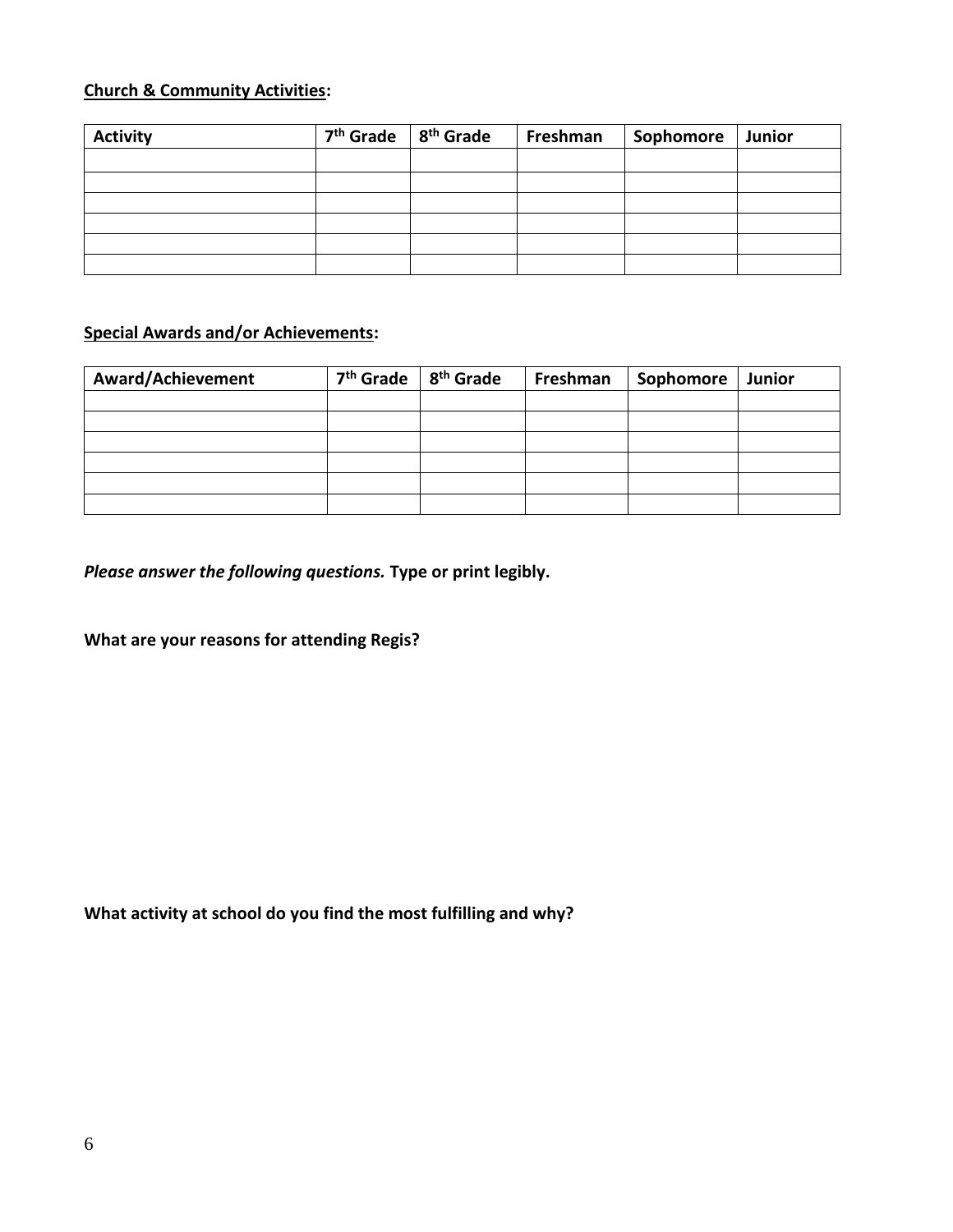**In your opinion, what is your most significant accomplishment in your life to date?**

**What do you feel is your most outstanding characteristic?**

**Please tell us what your faith means to you and how it influences your education and life.**

**The following pages contain essay questions that are required by a few of the available scholarships. Not all scholarships require essays, but if you would like to be considered for everything that is available, please answer the following questions. Unless otherwise specified, essays should be one-page maximum, typed, doublespaced, with a 12-point font. Indicate the name of the scholarship on the first line, centered, and handwrite your name only on the back of your typed answer page.**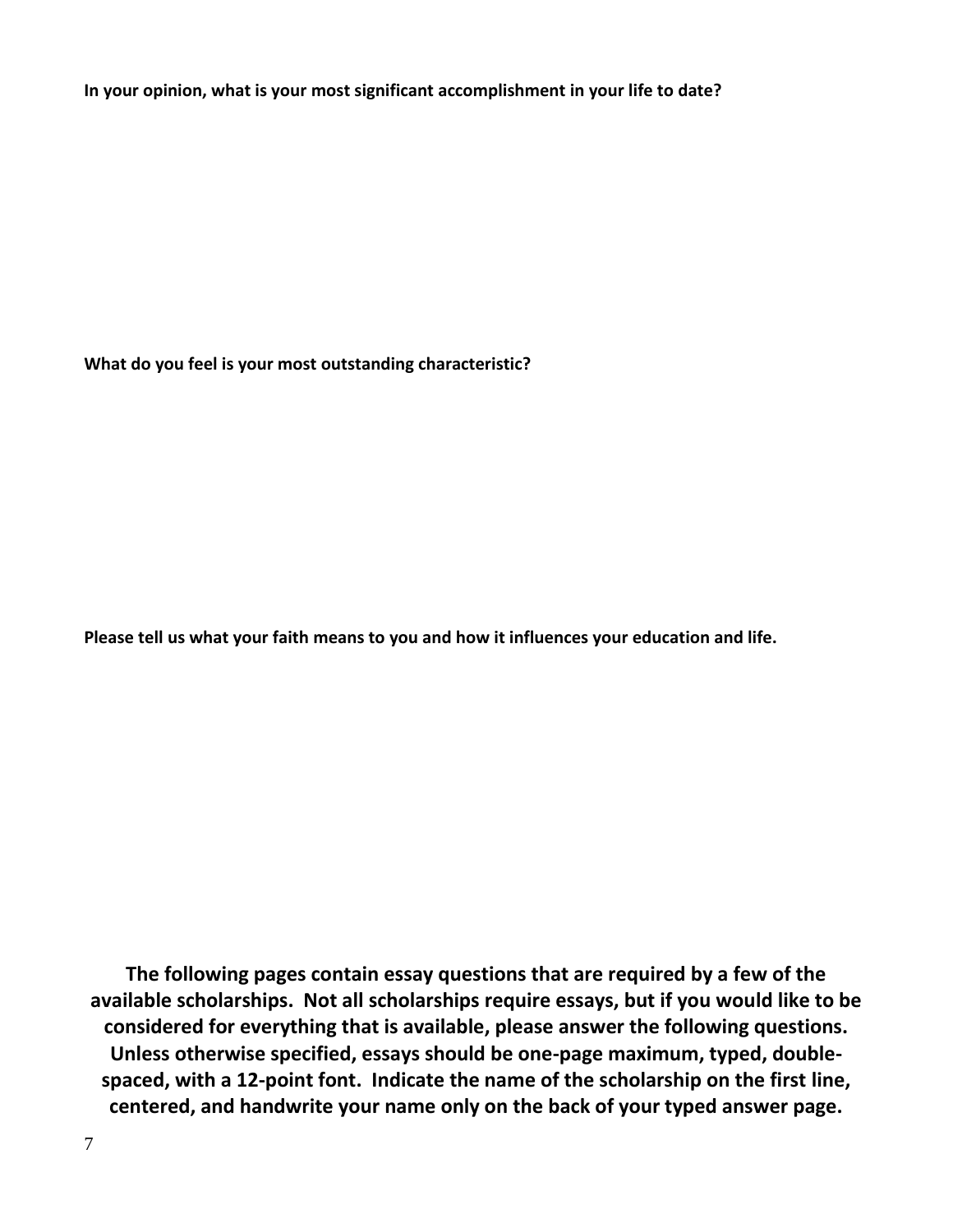## **Optional essay questions available for current 8th grade students:**

## **Bob Duren Memorial Scholarship \$300**

The student selected will have demonstrated leadership qualities, evidence of academic success and involvement in co-curricular activities. Submit a one-page essay explaining **"Why I Want to Attend Regis High School."**

## **Earl Benning General Scholarship \$500**

Mr. Benning loved being outdoors, especially fishing or hunting for turkey or deer. He could also be seen riding his bike for miles on the bike paths in Eau Claire. He loved nature!

Please write an essay (12pt, Times New Roman, single spaced, minimum of 500 words). For your essay answer the following questions:

What is your favorite outdoor activity?

Within the context of this activity, where do you see the biggest environmental threat that could affect your ability to enjoy the outdoors in this way?

## **Class of 1980 Scholarship \$500**

Applicants are required to write a one-page essay explaining **"Why I Want to Attend Regis High School."**

## **Sacred Heart/St. Patrick's Parish Scholarship \$500 renewable**

Student must be a member of Sacred Heart/St. Patrick's Parish. Priority is given to a family with financial need. A secondary priority is the commitment of the student to his/her Catholic faith.

Applicants are required to prepare a short essay of two to three paragraphs summarizing what earning this scholarship would mean to him/her and the student's commitment to his/her Catholic faith.

## **Answers to all essay questions are due to the High School office with your application no later than 3:00pm on Monday, April 11th, 2022.**